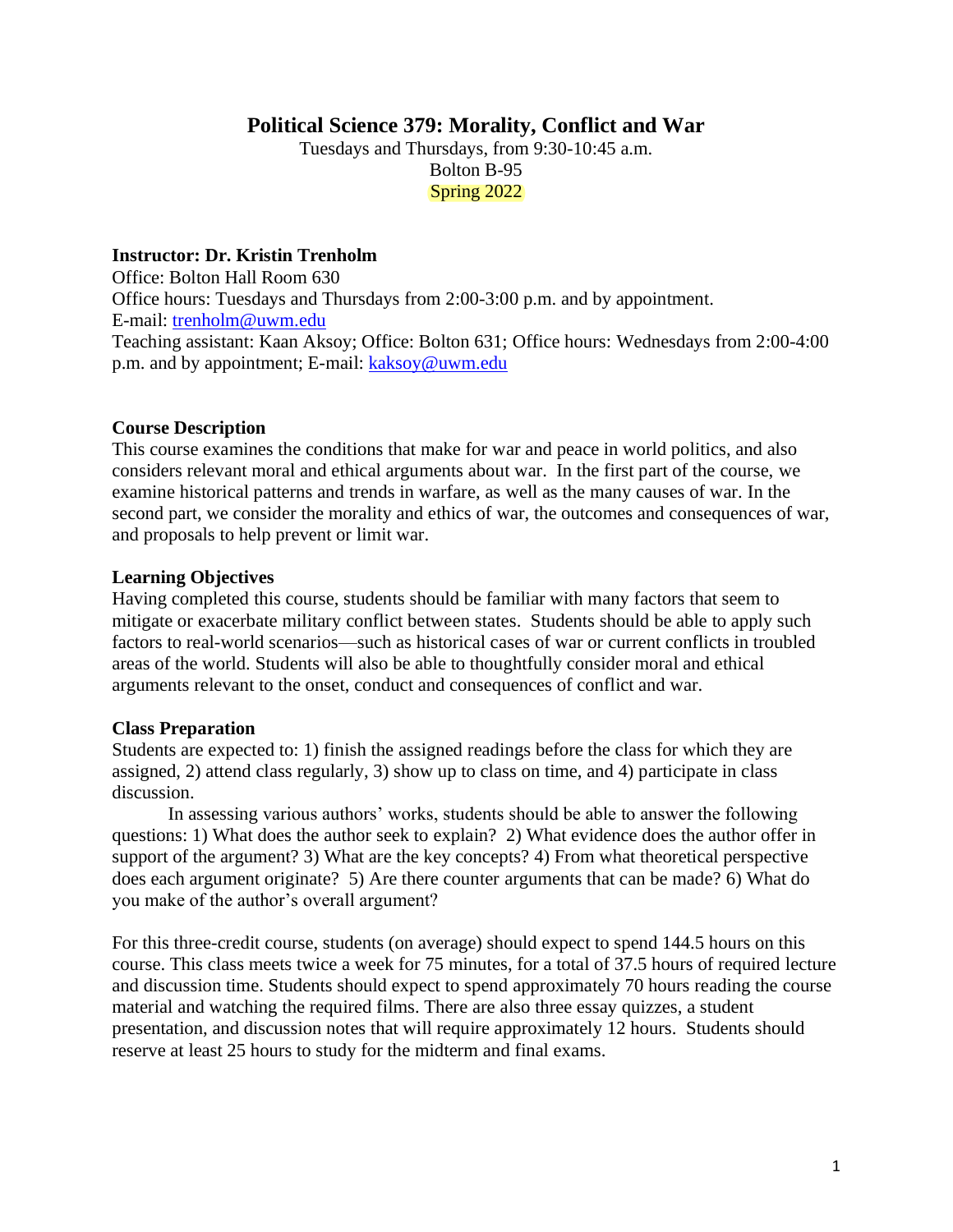### **Grades**

Grades will be based on the best two of three short essay quizzes (worth 8.33% each), attendance and participation (8.34%), one midterm exam (35%), and one final exam (40%).

Interested students may choose to write a seven-to-ten-page research paper on a topic approved by me. In this case, the research paper counts for 20% and the final exam 20%. The research paper guide with more information and specific guidance is available at the end of the syllabus. *The optional research paper is due Tuesday, May 3, 2022, at the beginning of class.* I do not accept late papers.

### **Student Presentations, Participation, and Attendance**

Each student must present on one class discussion question and serve as a discussant for two others. Students presenting (or providing written commentary) in a given week should talk to me after class on Thursday the week before, in order to agree on what will be debated or discussed. Each student making a presentation or providing commentary will prepare their own talking points and these notes are due after class on the day that the presentations/discussions are scheduled. Students that miss four class periods will receive a zero for the 8.34% of their participation and attendance grade.

 There will be no make-up quizzes, although one quiz may be dropped. No make-up exams will be given without a documented medical or University accepted excuse. Students must produce the appropriate documentation stating why they were not able to be in class at the exact time of the exam.

If you miss an exam, please contact me immediately (beforehand if possible).If you miss the midterm or final exam without giving me prior notice, you must contact me within 24 hours of the exam, or you will not be allowed to take a make-up exam. The midterm and final exams are both non-cumulative exams. **The midterm exam will be given during the regular class period during the 7th week of class (Tuesday, March 8, 2022). The final exam will be given during the scheduled final exam time (Thursday, May 19, 2022, 7:30-9:30 a.m.).**

Students with special needs are responsible for making their needs known in the first two weeks of the semester, especially if accommodations are needed in order to meet any of the requirements of this course. For additional information about UWM University policies see [<http://www.uwm.edu/Dept/SecU/SyllabusLinks.pdf>](http://www.uwm.edu/Dept/SecU/SyllabusLinks.pdf). This web site contains a list of University policies and links regarding such issues as incompletes, grade appeal procedures, and policies about academic misconduct, among other things.

### **UWM Covid-19 Statement**

**Panther Community Health and Safety Standards:** UWM has implemented reasonable health and safety protocols, taking into account recommendations by local, state and national public health authorities, in response to the COVID-19 pandemic. As a member of our campus community, you are expected to abide by the Panther Interim COVID-Related Health & Safety Rules, which were developed in accordance with public health guidelines. These standards apply to anyone who is physically present on campus, UWM grounds, or participating in a UWMsponsored activity:

- All individuals visiting UWM facilities must wear face coverings while indoors;
- Unvaccinated students coming to campus are required to test weekly for COVID-19; and,
- You should check daily for COVID-19 symptoms and not come to campus if you are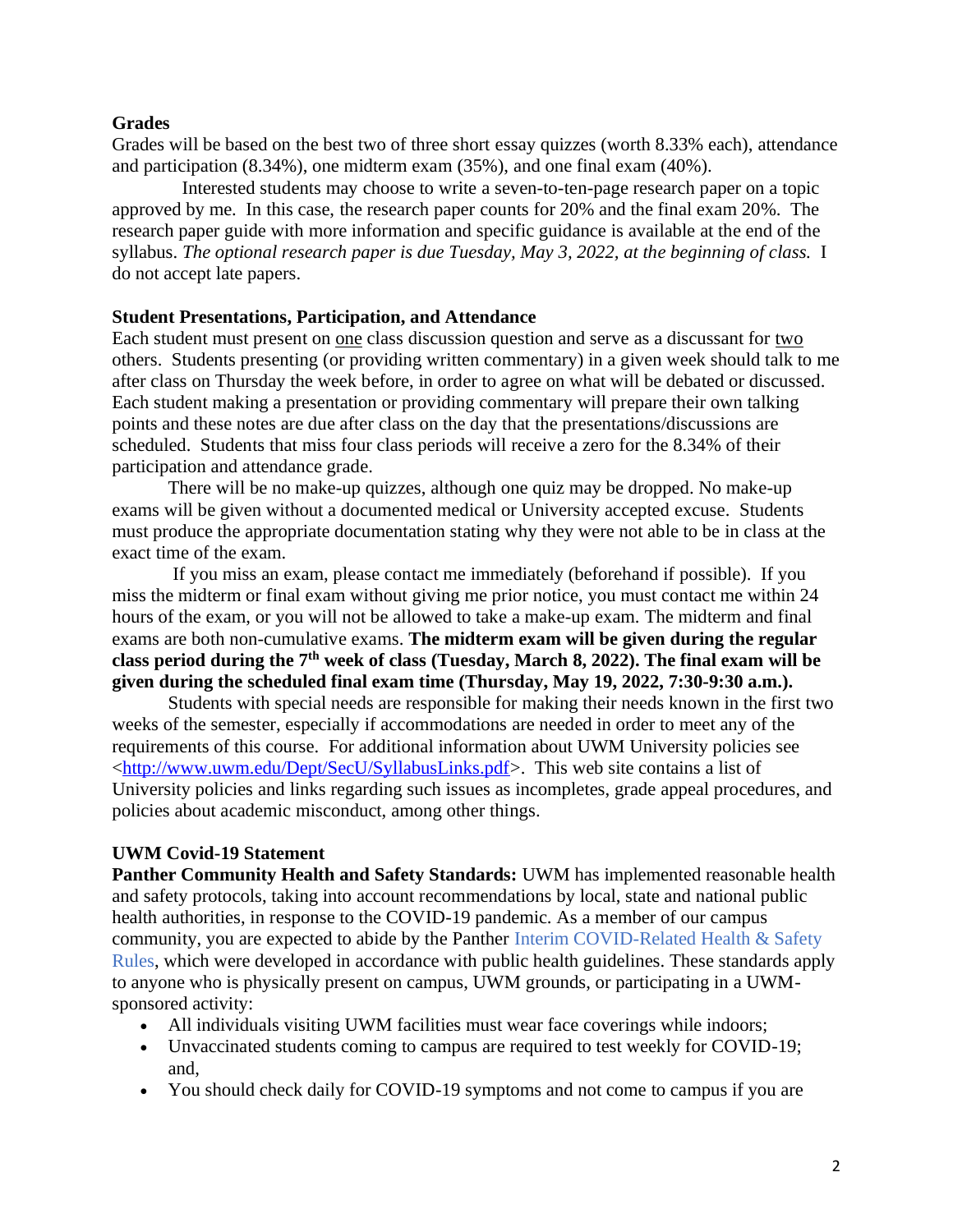feeling sick.

Additional details about student and staff expectations can be found on the UWM COVID-19 webpage.

# **Required Readings and Films**

The three required textbooks, available to purchase online at  $\langle \frac{http://www.uwm@ecampus.com>}{http://www.uwm@ecampus.com>}$ are:

- Richard K. Betts (ed.). (2017) *Conflict after the Cold War: Arguments on Causes of War and Peace,* fifth edition. London and New York: Routledge, Taylor and Francis Group. ISBN-13: 9781138290693.
- Michael Walzer. (2000) *Just and Unjust Wars: A Moral Argument with Historical Illustrations*, fourth edition. New York: Basic Books. ISBN-13: 9780465037070. David W. Ziegler. (2000) *War, Peace, and International Politics*, eighth edition. New York: Addison Wesley Longman. ISBN-13: 9780321048370.

I have placed a copy of all of the required textbooks on two-hour reserve in the UWM library. There are also a number of additional required readings for the course. All of these required readings are listed on the syllabus and are available on our course Canvas site (under "content").

Additionally, there are a number of **required films** (and/or sections of documentaries) that have been placed on media reserve in the UWM library as part of the course. These movies are listed both on the syllabus and are also briefly discussed in the PS 379: Morality, Conflict and War Media Reserve Guide. Please take notes while you watch these films and strive to incorporate some of this material (where relevant) into your exam essays.

# **Course Schedule and Reading Assignments**

The following schedule is subject to modification. Try to finish each day's reading before class.

# I. Introduction

Week 1 (Tuesday, 1/25 and Thursday, 1/27): Overview of the Course; Studying Conflict and War/Patterns of Conflict, Crisis, and War.

1. Ziegler: Studying Causes (pp. 125-127), Studying War (pp. 87-89), Recent Wars (pp. 69-79), Lessons of Intervention (pp. 97-104), and German Reaction to Versailles and the Rise of Hitler (pp. 25-30), and the Manchurian Crisis (pp.202-205).

### II. Causes and Correlates of War

Week 2 (Tuesday, 2/1): Individual-Level Explanations: Human Nature and Regime Type: Realism.

1. Ziegler: Human Nature and Troublemakers (pp. 127-133).

2. Betts: Machiavelli, Niccoló. "Doing Evil in Order to Do Good." (pp.75-79); Hobbes, Thomas. "The State of Nature and the State of War." (pp.80-84).

3. Canvas: Thucydides, "The Peloponnesian War, Melian Dialogue (Book 5, Chapter 17)." Electronic text translated by Richard Crawley, accessed 1/15/2008.

< [http://www.wellesley.edu/Classical Studies/CLCV102/Thucydides—](http://www.wellesley.edu/Classical%20Studies/CLCV102/Thucydides—MelianDialogue.html)

# [MelianDialogue.html>](http://www.wellesley.edu/Classical%20Studies/CLCV102/Thucydides—MelianDialogue.html).

4. Walzer: Against Realism (pp. 3-20).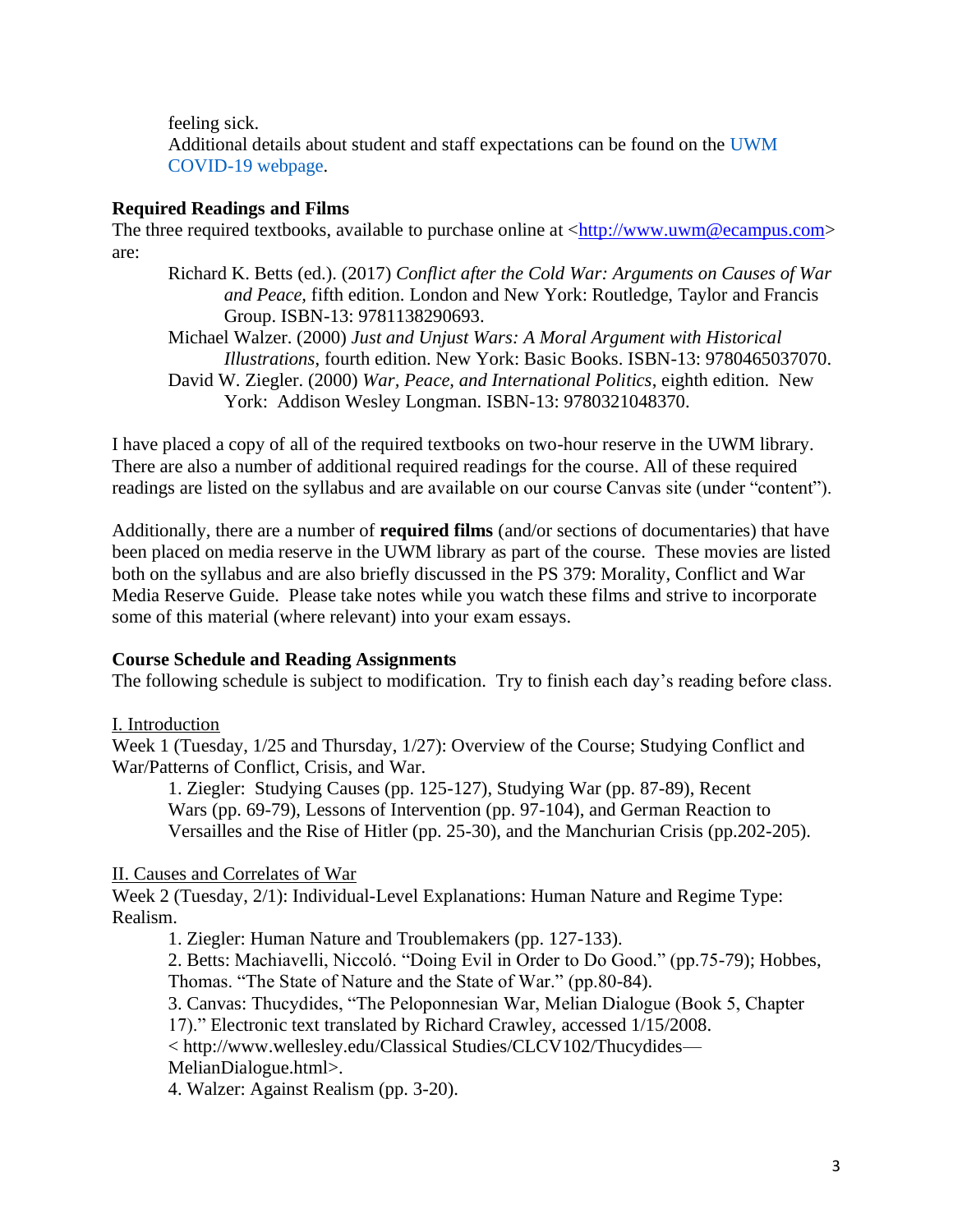Week 2 (Thursday, 2/3): Regime Type: Liberalism and Democratic Peace Theory.

- 1. Ziegler: Democratic Peace (pp.137-140).
- 2. Betts: Kant, Immanuel. "Perpetual Peace." (pp. 138-144); Doyle, Michael W. "Liberalism and World Politics." (pp. 151-166) and Keohane, Robert O. and Nye, Joseph S., "Power and Interdependence." (pp. 167-174).

Week 3 (Tuesday, 2/8): Nationalism and Identity

- 1. Ziegler: State and Non-State Actors (pp. 105-115); Nationalism (pp. 133-135); Terrorism (pp.147-152); Re-read Some Recent Wars (pp. 69-79 and pp. 95-104).
- 2. Betts: Gellner, Ernest. "Nations and Nationalism." (pp. 344-356) and Kaufman, Chaim. "Possible and Impossible Solutions to Ethnic Civil War." (pp. 356-374).

(Thursday, 2/10): Civilizations. QUIZ #1

- 1. Betts: Huntington, Samuel P. "The Clash of Civilizations?" (pp. 32-51).
- 2. Canvas: Stephens, Bret. "How to Manage Savagery." *Commentary.* September 2008.

Week 4 (Tuesday, 2/15): Diversionary Theory and Transnational Tension.

- 1. Canvas: CNN, All Politics. (8/20/1998) "Most Lawmakers Support Clinton's Military Strikes." Accessed 1/11/2008.
- 2. Canvas: BBC News. (12/17/1998) "From Scandal to Rocket Raids: Mixed Response from GOP." Accessed 1/11/2008.
- 3. Media reserve: Just for fun, watch the movie "Wag the Dog." This comedy/drama is based upon the book *American Hero* by Larry Beinhart. The film is about a President caught in a sex scandal just before the election. The Administration decides to create a fictitious war to divert attention away from the scandal and top Hollywood producers are called to the White House to "produce" the war.

(Thursday, 2/17): Transnational Tension.

- 1. Canvas: Cooley, John K. 1984. "The War over Water" in *Conflict After the Cold War: Arguments on the Causes of War and Peace*, Richard K. Betts, ed., third edition, Boston: Pearson Education, 2008, pp. 596-606.
- 2. Betts: Homer Dixon, Thomas F., "Environmental Changes and Causes of Acute Conflict" (pp. 614-628) and De Soya, Indra, "Ecoviolence" (pp.629-640).

Week 5 (Tuesday, 2/22): Territorial Claims.

- 1. Ziegler: Chapter 4, Wars in the Middle East (pp. 53-68).
- 2. Walzer: The Rights of Political Communities (pp.53-58).

(Thursday, 2/24): Anarchy, the Security Dilemma, and Arms Races.

- 1. Ziegler: Sovereignty (pp. 108-110), Anarchy (pp. 115-118), Arms races (pp. 221- 228).
- 2. Canvas: Huntington, Samuel P. (1958) "Arms Races: Prerequisites and Results" in *Conflict After the Cold War: Arguments on the Causes of War and Peace*, Richard K. Betts, ed., third edition, Boston: Pearson Education, 2008, pp. 391-411.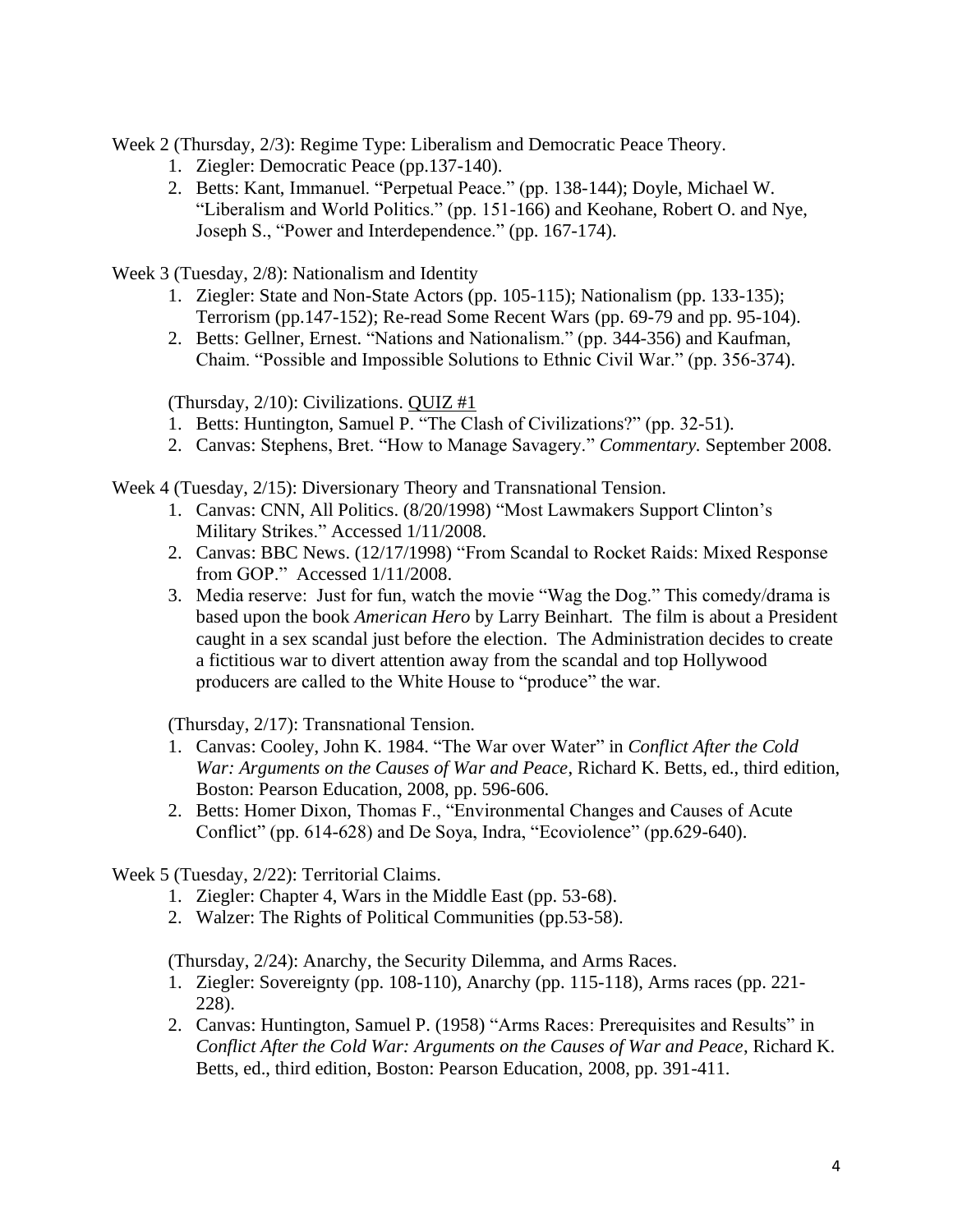Week 6 (Tuesday, 3/1): Balance of Power Theory.

- 1. Betts: Blainey, Geoffrey, "Power, Culprits, and Arms." (pp.121-133).
- 2. Walzer: Preemptive War and The Balance of Power, Preemptive Strikes (pp. 75-85).

(Thursday, 3/3): Intervention.

1. Walzer: Self-Determination and Self-Help (pp. 86-108).

Week 7 (Tuesday, 3/8): **Midterm Exam**

III. Methods and Ethics of War

Week 7 (Thursday, 3/10): Aggression and Neutrality.

- 1. Walzer: Chapter 15 (pp. 233-250).
- 2. Media reserve: Hew Strachan's "The First World War." Disc 1. "To Arms" (also discussed Week #11) and "Under the Eagle" which shows the German invasion of Belgium and France.

Week 8 (Tuesday, 3/15): Noncombatant Immunity and Military Necessity.

- 1. Walzer: Chapter 9 (pp.138-159).
- 2. Media reserve: (recommended) "Saving Private Ryan" (1998).

(Thursday, 3/17): War Against Civilians: Sieges and Blockades.

- 1. Walzer: Chapter 10 (pp.160-175).
- 2. Media reserve: Hew Strachan's "The First World War." Disc 3. "Blockade 1916- 1917." Also "The Battle for Russia." From the "Why We Fight" series (1943). The second part of the film shows footage of the siege of Leningrad and the battle of Stalingrad.

### **UWM Spring Recess March 20-27, 2020**

Week 9 (Tuesday, 3/29): Guerrilla War, Terrorism and Unconventional War.

- 1. Walzer: Chapter 11 (pp.176-196).
- 2. Betts: Crenshaw, Martha. "The Strategic Logic of Terrorism." (pp.448-461), Bin Laden, Osama. "Speech to the American People." (pp. 462-466), Lawrence, T.E. "Science of Guerrilla Warfare" (pp. 466-475), and Tse-Tong, Mao. "On Guerrilla Warfare." (pp. 475-485).

(Thursday, 3/31): Supreme Emergency: The Decision to Bomb German Cities and Japan. 1. Walzer: Chapter 16 (pp. 251-268).

- 2. Media reserve: "The Battle for Britain." (1943) and from Ken Burns PBS documentary series, "The War" (2007). Required.
	- a. War: Episode One: "A Necessary War." Go to main menu and choose "scene selection." Chose "Pearl Harbor" and also "We Haven't Got a Chance."
	- b. War: Episode Six: "The Ghost Front." Go to the main menu and choose "scene selection." Choose "Our Boys" and "Fire Storm." This section discusses the American and British bombing of the German cities and the American fire-bombing campaign against Tokyo.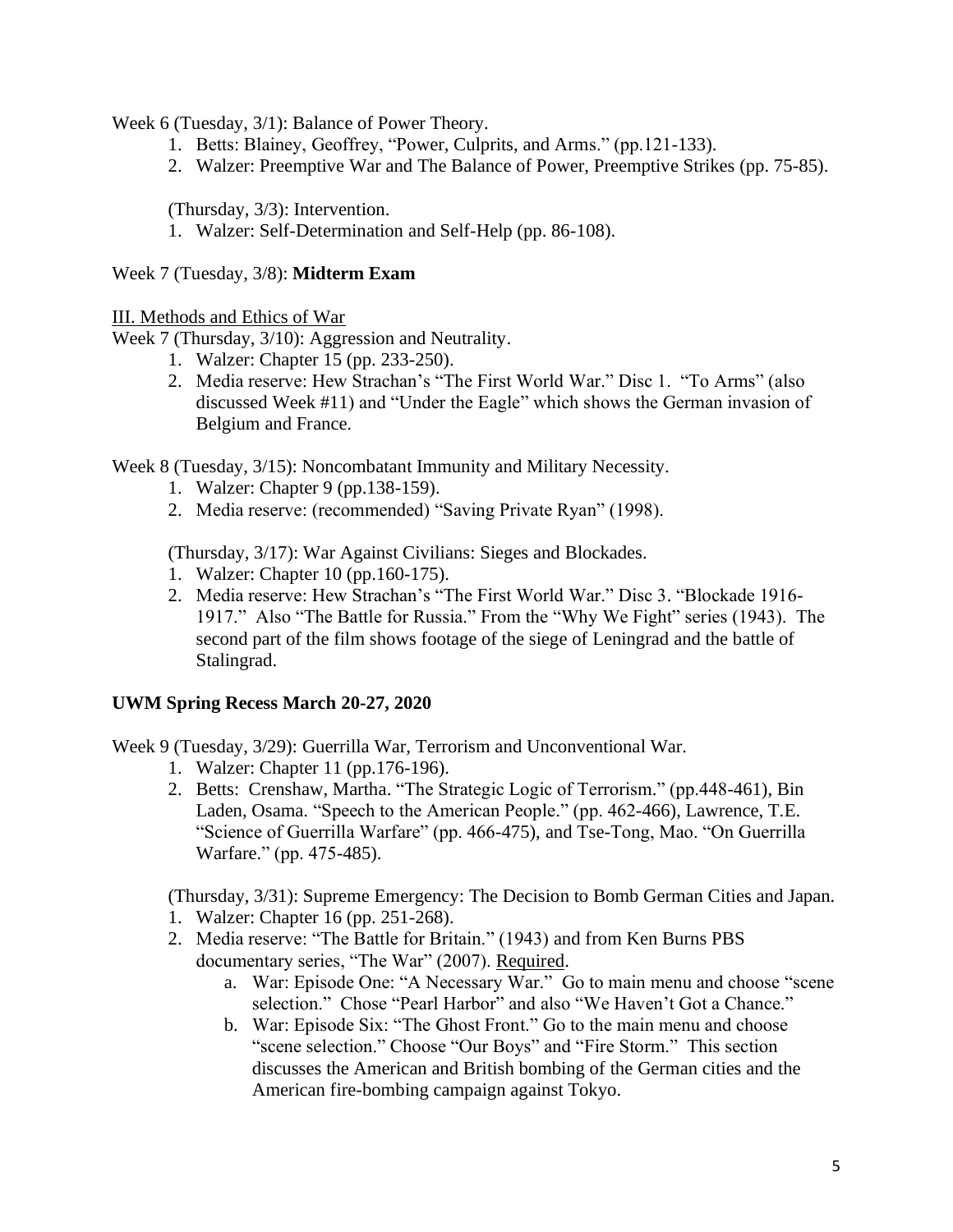- c. War: Episode Seven: "It Happened in an Instant."
- 3. Media reserve: (recommended) "Letters from Iwo Jima" (2006).

### IV.Outcomes and Consequences of War

Week 10 (Tuesday, 4/5): Costs of War; Winners and Losers. QUIZ #2

1. Ziegler: Iran-Iraq War (pp. 79-84).

(Thursday, 4/7): Costs of War; Winners and Losers Continued.

- 1. Walzer: The Tyranny of War (pp. 29-33); War's End and the Importance of Winning (pp. 109-124).
- 2. Canvas: Sherman, William T. "Letter to the Mayor and Councilmen of Atlanta." Reprinted from Memoirs of William T. Sherman vol. 2 (New York, 1875).

Week 11 (Tuesday, 4/12): Recurrent Conflict and Rivalry.

- 1. Ziegler: Chapters 1 and 2, Franco-German Rivalry (pp. 5-31).
- 2. Media reserve: review Hew Strachan's "The First World War." Disc 1. "To Arms." The film discusses the origins of the Great War.

(Thursday, 4/14): Recurrent Conflict and Rivalry Continued.

1. Ziegler: Chapter 3 (pp. 35-49) and pp. 89-95 (US-Soviet Cold War).

#### V. Prevention or Limitation of War. **No Face-to-Face Class. Canvas Lecture**

Week 12 (Tuesday, 4/19: Proliferation and Deterrence I: General Principles.

- 1. Ziegler: Allies and Extended Deterrence (pp. 141-143).
- 2. Walzer: Reprisals (pp. 207-222).

(Thursday, 4/21): Proliferation & Deterrence II: Weapons of Mass Destruction. **No Face-to-Face Class. Canvas Lecture**

- 1. Ziegler: Proliferation (pp. 140-141, 143-147).
- 2. Betts: Waltz, Kenneth N., "The Spread of Nuclear Weapons: More May Be Better" (pp. 418- 430).
- 3. Canvas: Waltz, Kenneth N. "Why Iran Should Get the Bomb." *Foreign Affairs* 91:4 July/August 2012, pp.2-5.
- *4.* Canvas: Kissinger, Henry, and Shultz, George P. "The Iran Deal and Its Consequences." *The Wall Street Journal*, April 11, 2015.

Week 13 (Tuesday, 4/26): Weapons of Mass Destruction Continued. QUIZ #3

- 1. Canvas: Daalder, Ivo and Lodel, Jan. "The Logic of Zero: Toward a World Without Nuclear Weapons." *Foreign Affairs* 87:6 November/December 2008.
- 2. Canvas: Joffee, Joseph and Davis, James W. "Less than Zero: Bursting the New Disarmament Bubble." *Foreign Affairs*. 90:1 January/February 2011.
- 3. Canvas: Blair, Bruce, Brown, Matt, and Burt, Richard. "Can Disarmament Work? Debating the Benefits of Nuclear Weapons." *Foreign Affairs*. 90:4 July/August 2011.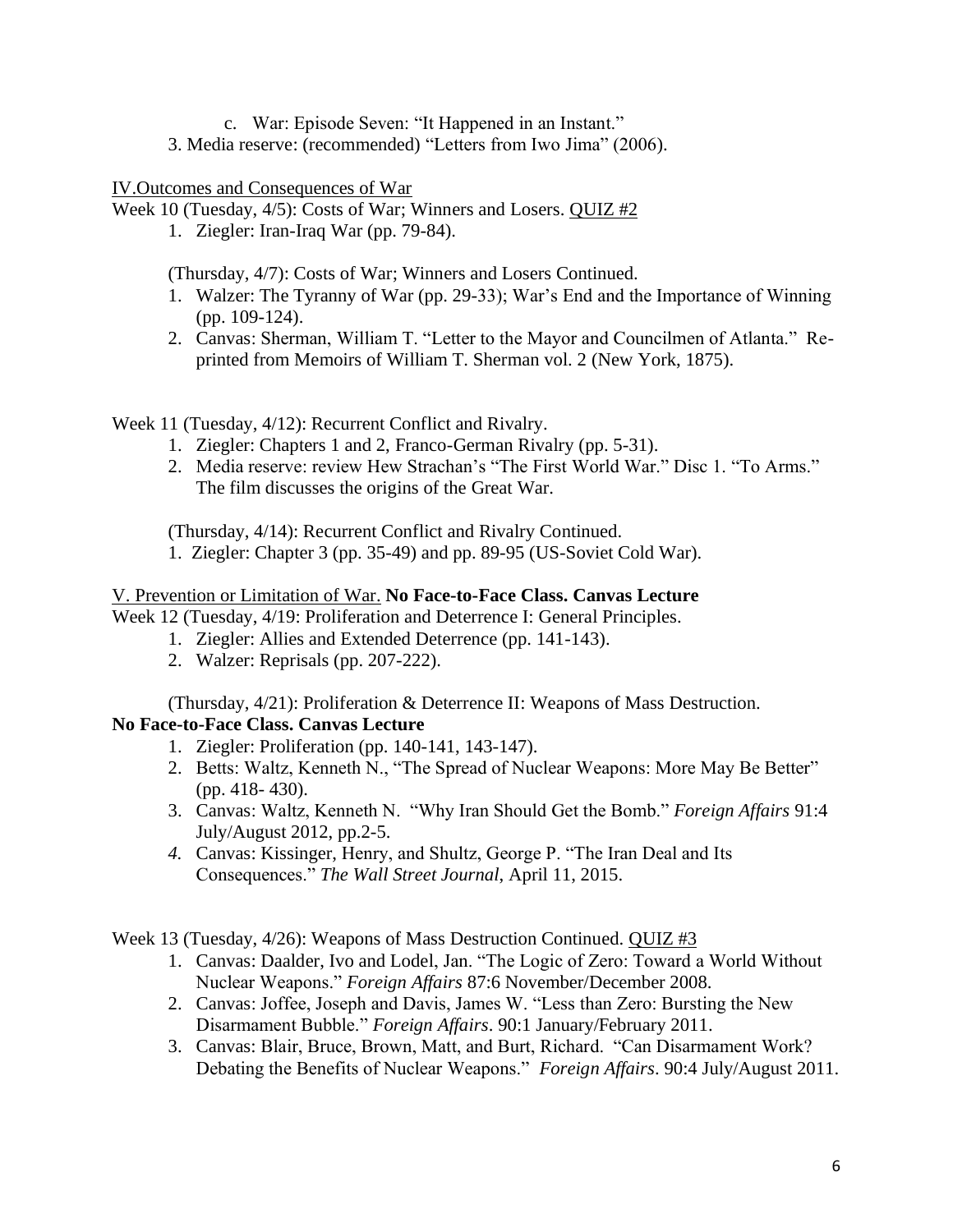Week 13 (Thursday, 4/28): Arms Control and Disarmament.

- 1. Ziegler: Disarmament (pp. 228-283).
- 2. Canvas: Fairbanks, Jr., Charles H., and Abram N. Shulsky. "Arms Control: The Historical Experience" (pp. 454-465).
- 3. Canvas: Reread Huntington, Samuel P. (1958) "Arms Races: Prerequisites and Results" in *Conflict After the Cold War: Arguments on the Causes of War and Peace*, Richard K. Betts, ed., third edition, Boston: Pearson Education, 2008, pp. 391-411.

Week 14 (Tuesday, 5/3): Collective Security. (Optional paper due)

1. Ziegler: Chapter 13, Collective Security (pp. 199-220) and Chapter 17, The United Nations (pp. 267-281).

(Thursday, 5/5): Peacekeeping

- 2. Ziegler: Chapter 18, United Nations Peace Keeping (pp. 283-291).
- 3. Canvas: Autesserre, Severine. "The Crisis of Peacekeeping: Why the UN Can't End Wars." *Foreign Affairs*. 98:1 (January/February 2019) pp. 101-116.
- 4. Media reserve: "Black Hawk Down" (2001). This film discusses the 1993 U.S.-U.N. mission gone wrong in Somalia. The film incorporates actual images taken by a reconnaissance plane that hovered over Mogadishu during the battle.

Week 15 (Tuesday, 5/10):Regional Integration and World Government.

- 1. Ziegler: Chapter 11, Regional Integration (pp. 171-179) and Chapter 10, World Government (pp. 155-168).
- 2. Betts: Ikenberry, G. John and Slaughter, Anne-Marie. "A World of Liberty Under Law." (pp. 649-654).

(Thursday, 5/12): Threat Assessment: Russian Intervention in Ukraine and Wrapping Things Up.

- 1. Betts: Putin, Vladimir. "The Threat to Ukraine from the West." (pp. 568-575), Cohen, Eliot A. "The Threat from Russia." (pp.575-580), Henderson, Neville. "The German Threat? 1938." (pp. 564-568).
- 2. Canvas: Ahmari, Sohrab. 2014. "The Weekend Interview with Anders Fogh Rasmussen: Waking Up to the Russian Threat." *The Wall Street Journal* Saturday/Sunday, April 12-13, 2014, A11.

# **Final Exam: Thursday, May 19, 2022, 7:30-9:30 a.m.**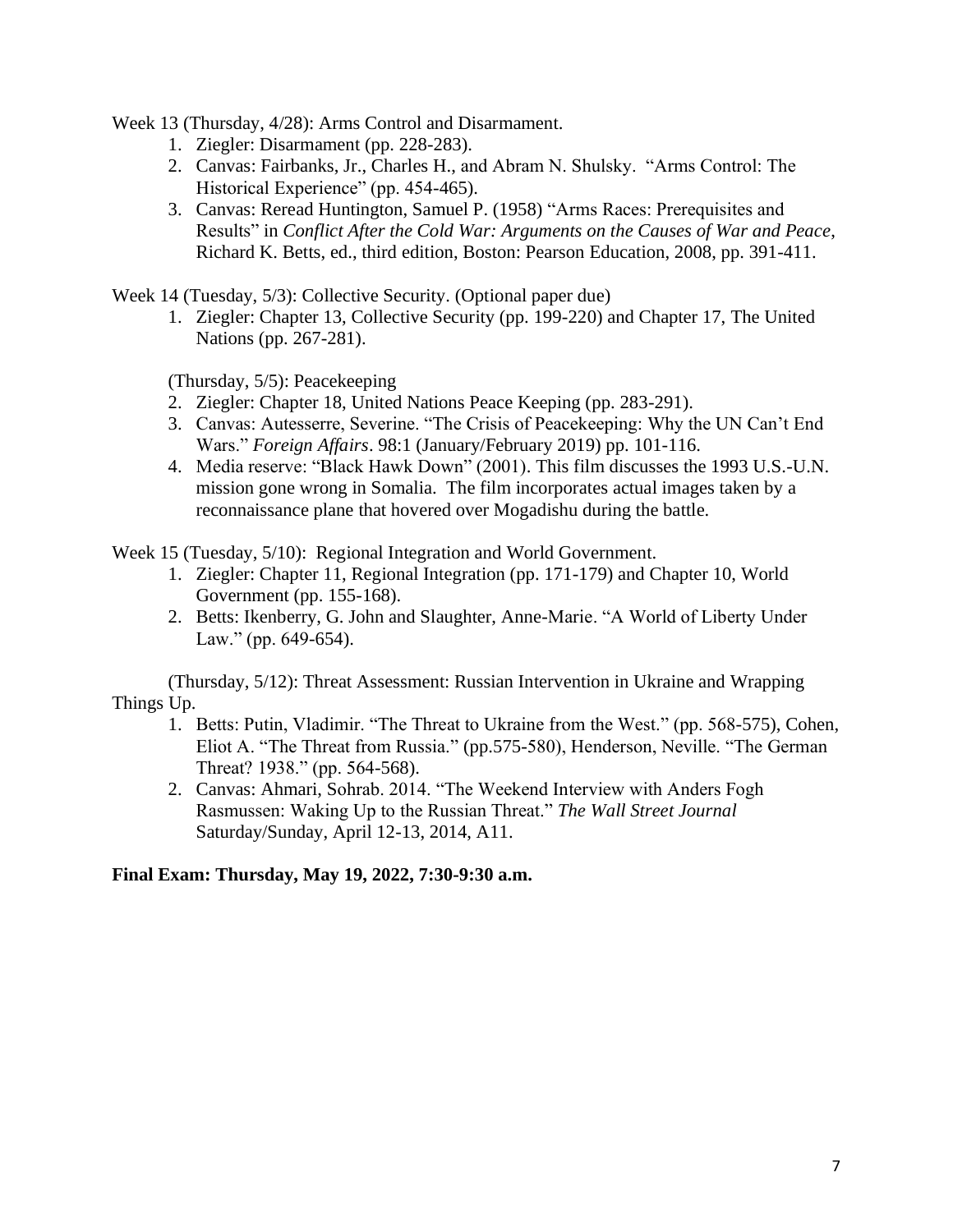#### **Optional Research Paper Guide**

Students will write a seven-to-ten-page research paper analyzing the theoretical causes of one inter-state conflict, selected from the list of 95 wars compiled by Meredith Reid Sarkee from the Correlates of War data set. (See the attached list or go to <[http://cow.dss.ucdavis.edu/data](http://cow.dss.ucdavis.edu/data-sets/COW-war)[sets/COW-war](http://cow.dss.ucdavis.edu/data-sets/COW-war)> Scroll down and click on the "Inter-State Wars List PDF.")

By the end of the third week of class, your choice of war must be approved. Students may not write on the same conflict. The sign-up for the selection of war topics will be made on a first-come-first-served basis. Students will identify three or four independent variables (i.e., causes or explanations) for their selected case and analyze the relative impact of the identified variables as causes of the conflict. These causes will be drawn from the explanations and theories considered in the course material. For example, students might consider causes such as: a state leader's ideology (e.g., the desire to spread their ideal system of government, political power and/or economic influence); structural causes (e.g., balance of power); foreign influences, pressures, or threats; domestic political pressure; national identity; and/or a territorial/border dispute.

The paper will consist of two parts. In the first section of the research paper (3-5 pages), students will *identify the theoretical causes* of the inter-state conflict. In the theory section of the paper, students are expected to present a theoretical argument about how each cause (or "independent variable") contributed to the outbreak of the conflict. For each factor chosen, (a) explain the theoretical logic of why the factor is thought to be a cause of conflict in general, and (b) hypothesize about how each variable is expected to apply to your particular case. Work through the general logic of the causes of conflict/war and make specific references to your case, to show how each part of the logic applies to the specific case. Consider how the independent variables might interact. Is one cause or explanation expected to be relatively more influential as an explanation for your war? Why or why not? All of your reasoning in this section should apply logically to several potential inter-state wars. Avoid formulating theories based on your knowledge of the specific conflict unless the reasoning can be generalized to many other potential wars or inter-state conflicts.

In the final section of the paper, students will *consider the evidence* for their causes. Students are expected to *analyze and explain* how the conflicts' historical record supports (or fails to support) each of the theoretical causal explanations specified in the previous section. Does the evidence support each theory in a way that is predicted? Why or why not? Use specific information from your chosen war to explain and support your argument. Keep in mind that no real-world example is perfectly explained by three or four causes. We hope for our theories to explain as much as possible, but we have to be careful to look for evidence of what they don't explain. Students should also *make (and justify) a projection about the likelihood that the same adversaries will become involved in another conflict or war sometime in the next decade*. This should be based upon your understanding of the three or four causes—have they changed, or do they appear likely to produce another war?—as well as on any other information that you consider relevant.

Research papers must include references to books and refereed academic journal articles. Students may cite readings assigned in the course but must also include references to at least five other additional books or refereed academic articles. A useful reference source for most war topics is the library's book collection. For example, useful books may include specific histories of the war. There are military and diplomatic histories of each participant in the war as well as